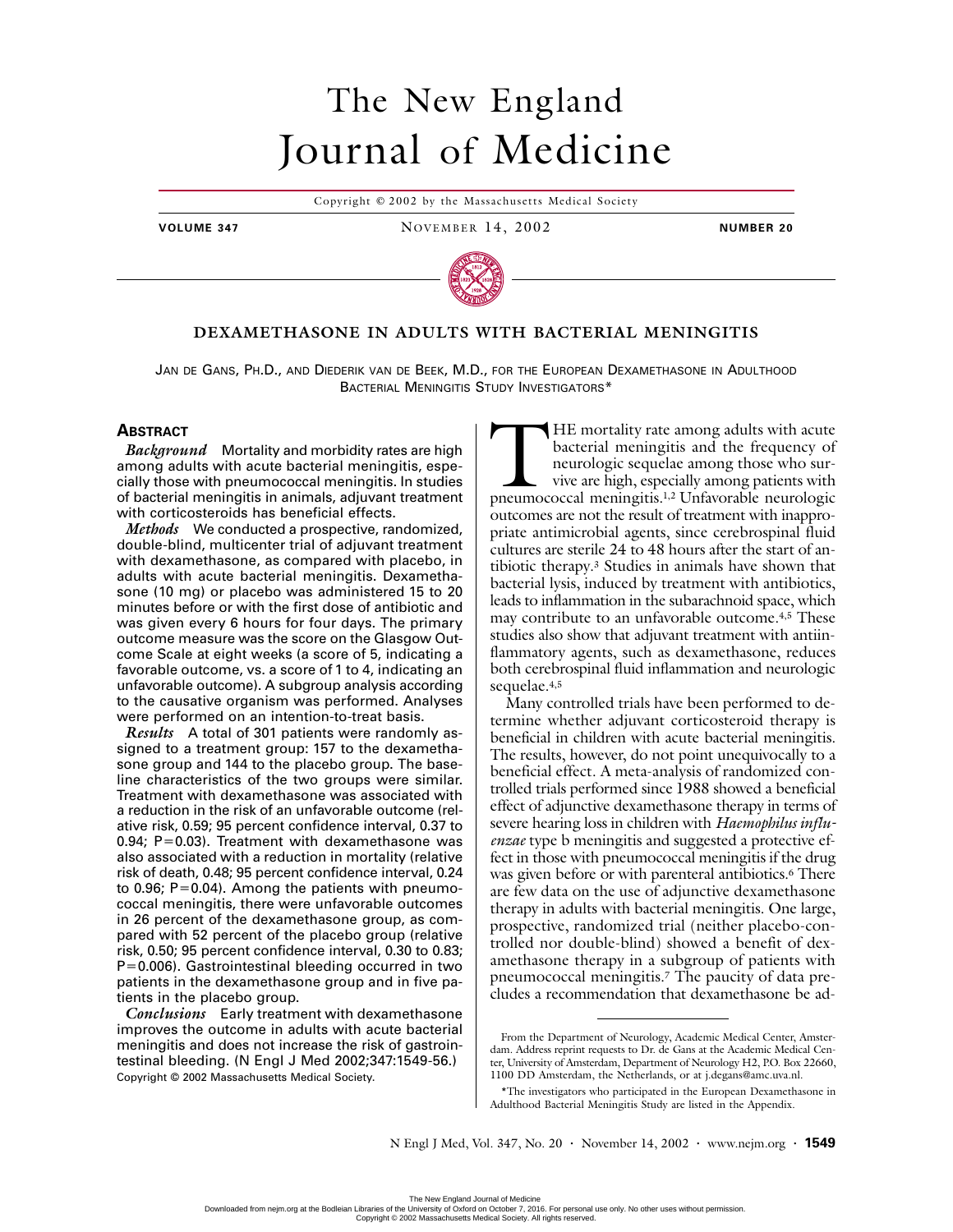ministered routinely in adults with bacterial meningitis.8,9 We conducted a study to determine whether adjunctive dexamethasone treatment improves the outcome in such patients.

## **METHODS**

#### **Eligible Patients**

Patients referred to one of the participating centers (listed in the Appendix) were eligible for the study if they were 17 years of age or older, had suspected meningitis in combination with cloudy cerebrospinal fluid, bacteria in cerebrospinal fluid on Gram's staining, or a cerebrospinal fluid leukocyte count of more than 1000 per cubic millimeter. Patients were excluded if they had a history of hypersensitivity to  $\beta$ -lactam antibiotics or corticosteroids; if they were pregnant; if they had a cerebrospinal shunt, had been treated with oral or parenteral antibiotics in the previous 48 hours, had a history of active tuberculosis or fungal infection, or had a recent history of head trauma, neurosurgery, or peptic ulcer disease; or if they were enrolled in another trial.

The study protocol was approved by the institutional review board of each participating hospital. All patients or their legally authorized representatives gave written informed consent before enrollment. Patients were enrolled between June 1993 and December 2001. The study was designed, conducted, and analyzed independently of any companies.

#### **Treatment**

Patients were randomly assigned to receive dexamethasone sodium phosphate (Oradexon), at a dose of 10 mg given every six hours intravenously for four days, or placebo that was identical in appearance to the active drug. The study medication was given 15 to 20 minutes before the parenteral administration of antibiotics. After the interim analysis, the protocol was amended to allow administration of the study medication with the antibiotics.

Balanced treatment assignments within each hospital were achieved with the use of a computer-generated list of random numbers in blocks of six. The code was not broken until the last patient to be enrolled had completed eight weeks of follow-up. Treatment assignments were concealed from all investigators, but in an emergency, investigators had access to the sealed, opaque envelopes containing the assignments; two emergencies occurred. Patients were initially treated with amoxicillin (2 g given intravenously every four hours) for 7 to 10 days, depending on the cause of the meningitis and the clinical response. This regimen was based on the available data on susceptibility to antibiotics of cerebrospinal fluid isolates in the Netherlands.10 The initial antibiotic treatment was maintained or changed according to the results of Gram's staining of cerebrospinal fluid.

#### **Laboratory Studies**

Routine examination and cultures of blood and cerebrospinal fluid were performed before the initiation of antibiotic treatment. On day five, routine blood chemical tests were performed, including measurement of glucose and hemoglobin levels. As part of routine surveillance, the Netherlands Reference Laboratory for Bacterial Meningitis performed in vitro testing of cerebrospinal fluid isolates for susceptibility to penicillin.<sup>11</sup>

### **Assessment of Outcome**

The primary outcome measure was the score on the Glasgow Outcome Scale eight weeks after randomization, as assessed by the patient's physician. A score of 1 indicates death; 2, a vegetative state (the patient is unable to interact with the environment); 3, severe disability (the patient is unable to live independently but can follow commands); 4, moderate disability (the patient is capable of living independently but unable to return to work or school); and 5, mild or no disability (the patient is able to return to work or school).12 A favorable outcome was defined as a score of 5, and an unfavorable outcome as a score of 1 to 4. The Glasgow Outcome Scale has frequently been used in trials involving stroke and other brain injuries. It is a well-validated scale with good interobserver agreement.13,14

Secondary outcome measures were death, focal neurologic abnormalities (defined as aphasia, cranial-nerve palsy, monoparesis, hemiparesis, and severe ataxia), hearing loss, gastrointestinal bleeding (clinically relevant bleeding with a decreased serum hemoglobin level), fungal infection, herpes zoster, and hyperglycemia (a blood glucose level higher than 144 mg per deciliter [8.0 mmol per liter]). Audiologic examination was performed in patients with clinical hearing loss. Subgroup analyses were performed for patients with prospectively defined causes of meningitis: *Neisseria meningitidis, Streptococcus pneumoniae,* other bacteria, and an unidentified cause (indicated by a negative cerebrospinal fluid culture).

#### **Statistical Analysis**

Calculation of the required sample size was based on the assumption that dexamethasone would reduce the proportion of patients with an unfavorable outcome from 40 to 25 percent. With a twosided test, an alpha level of 0.05, and a power of 80 percent, the analysis required 150 patients per group. The analysis of outcomes was performed on an intention-to-treat basis with the use of a lastobservation-carried-forward procedure. An additional analysis in which data for patients lost to follow-up were defined as missing was also performed. The results of these two analyses were similar.

Proportions of patients in the two groups were compared with Fisher's exact test. Two-tailed P values of less than 0.05 were considered to indicate statistical significance. Parametric and nonparametric values were tested with Student's t-test and the Mann–Whitney U test, respectively. The results are expressed as relative risks for the dexamethasone group as compared with the placebo group, with a relative risk of less than 1.0 indicating a beneficial effect. Logistic-regression analysis of base-line variables (sex; age; duration of symptoms; presence or absence of seizures, coma, and hypotension on admission; results of blood culture; cerebrospinal fluid white-cell count; and causative organism) was performed to identify risk factors for an adverse outcome other than the group assignment. Ninety-five percent confidence intervals, calculated with the use of Confidence Interval Analysis, are reported.15

A three-member independent data-monitoring committee performed an interim analysis after 150 patients had been enrolled. The study would have been stopped if any significant differences in efficacy or safety had been found. On January 10, 1997, the datamonitoring committee recommended early termination of the trial because the enrollment rate was too slow for completion within a reasonable time. The committee subsequently reconsidered its decision and recommended that the trial be restarted if the enrollment rate could be improved. To increase the enrollment rate, two amendments of the protocol were made. First, the protocol was amended to allow administration of the study medication with the antibiotics. This decision was based on the results of a meta-analysis of trials of dexamethasone in children with acute bacterial meningitis.<sup>6</sup> Second, the protocol was amended to allow investigators to follow local guidelines for administering empirical antibiotic therapy. This change was made because of the participation of centers in countries where highly resistant pneumococcal strains are more common than they are in the Netherlands.10

#### **RESULTS**

A total of 301 patients were randomly assigned to a study group: 157 to the dexamethasone group and 144 to the placebo group. Two patients (one in each group) did not meet the inclusion criteria because they were too young. Seven patients in the dexameth-

**1550 ·** N Engl J Med, Vol. 347, No. 20 **·** November 14, 2002 **·** www.nejm.org

The New England Journal of Medicine<br>Downloaded from nejm.org at the Bodleian Libraries of the University of Oxford on October 7, 2016. For personal use only. No other uses without permission. Copyright © 2002 Massachusetts Medical Society. All rights reserved.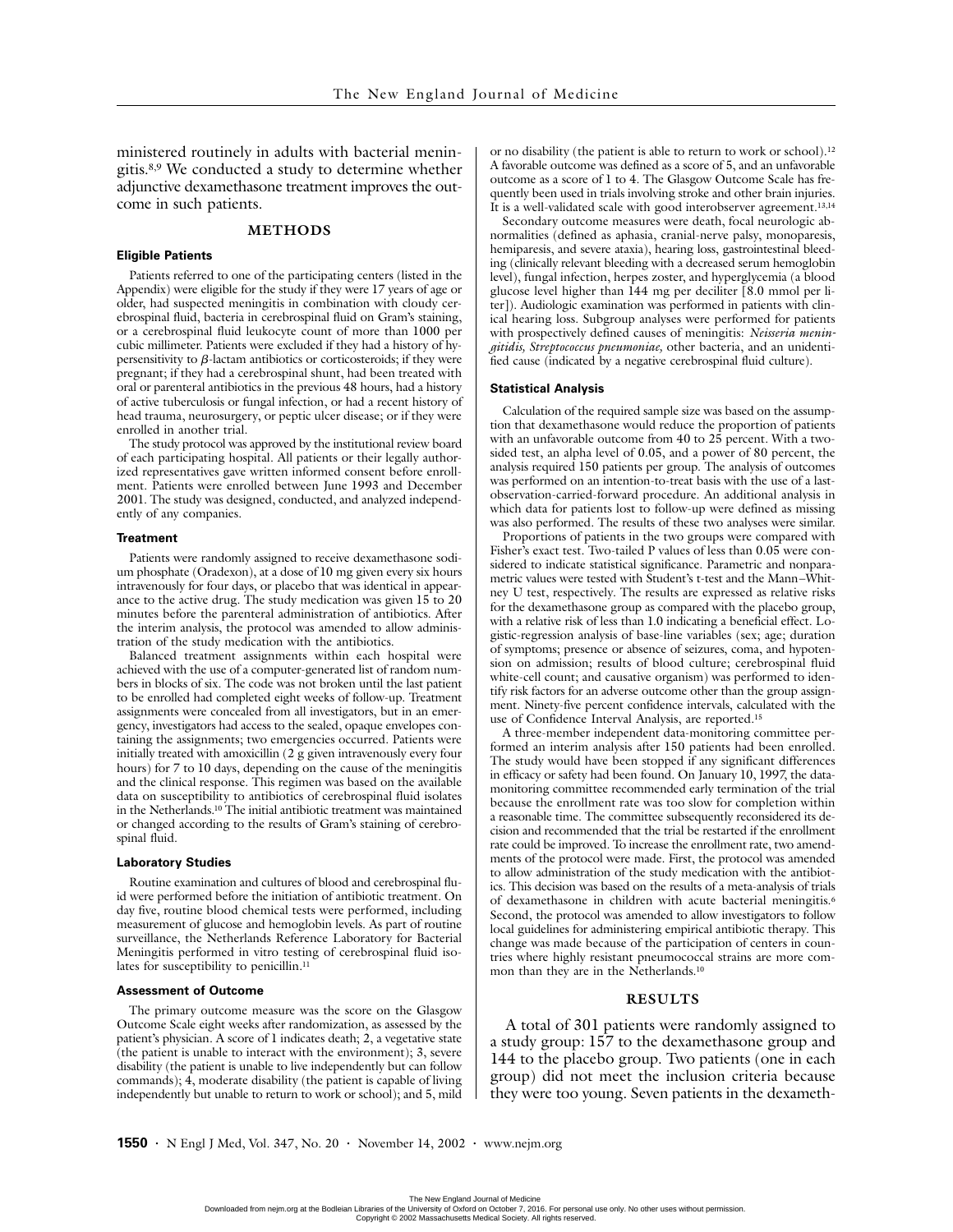asone group and nine in the placebo group each met one exclusion criterion; one patient in the dexamethasone group met two exclusion criteria. Eleven patients in each group were withdrawn from treatment early, but all 301 patients received the assigned treatment, at least initially (Fig. 1). Four patients were withdrawn because they did not meet the inclusion criteria (three in the dexamethasone group and one in the placebo group), and five because of adverse events (four in the dexamethasone group and one in the placebo group). Thirteen patients were withdrawn for other reasons: four were accidentally not treated for four days (two in each group; all four received the assigned study medication the first day or the first two days), one patient in the placebo group withdrew consent, and eight had clinical deterioration and were treated with corticosteroids (two in the dexamethasone group and six in the placebo group). The reasons for corticosteroid treatment were brain herniation (in three patients), pulmonary problems (in three), disseminated intravascular coagulation (in one), and acute disseminated encephalomyelitis (in one). Cranial computed tomography (CT) showed diffuse brain swelling in the pa-

tients with herniation and hypodense lesions in the patient with acute disseminated encephalomyelitis.

Eight weeks after admission, neurologic examinations were performed in 262 of 269 patients (97 percent). Seven patients were lost to follow-up, three in the dexamethasone group and four in the placebo group. At discharge, six of these seven patients had a score of 5 on the Glasgow Outcome Scale, and one had a score of 4. These last-observation scores were carried forward to eight weeks, so that all 301 patients were included in the analyses of the primary outcome and mortality.

#### **Base-Line Characteristics of the Patients**

Classic symptoms and signs of meningitis were present in a large proportion of the patients (headache in 94 percent, fever in 81 percent, and neck stiffness in 94 percent). At base line, the clinical characteristics and the results of laboratory tests were similar in the dexamethasone and placebo groups, although a higher percentage of patients in the dexamethasone group had seizures (Table 1). The mean cerebrospinal fluid pressure was also similar in the two groups, as was



**Figure 1.** Random Assignment to Treatment, Withdrawal from Treatment, and Follow-up among 301 Adults with Bacterial Meningitis.

N Engl J Med, Vol. 347, No. 20 **·** November 14, 2002 **·** www.nejm.org **· 1551**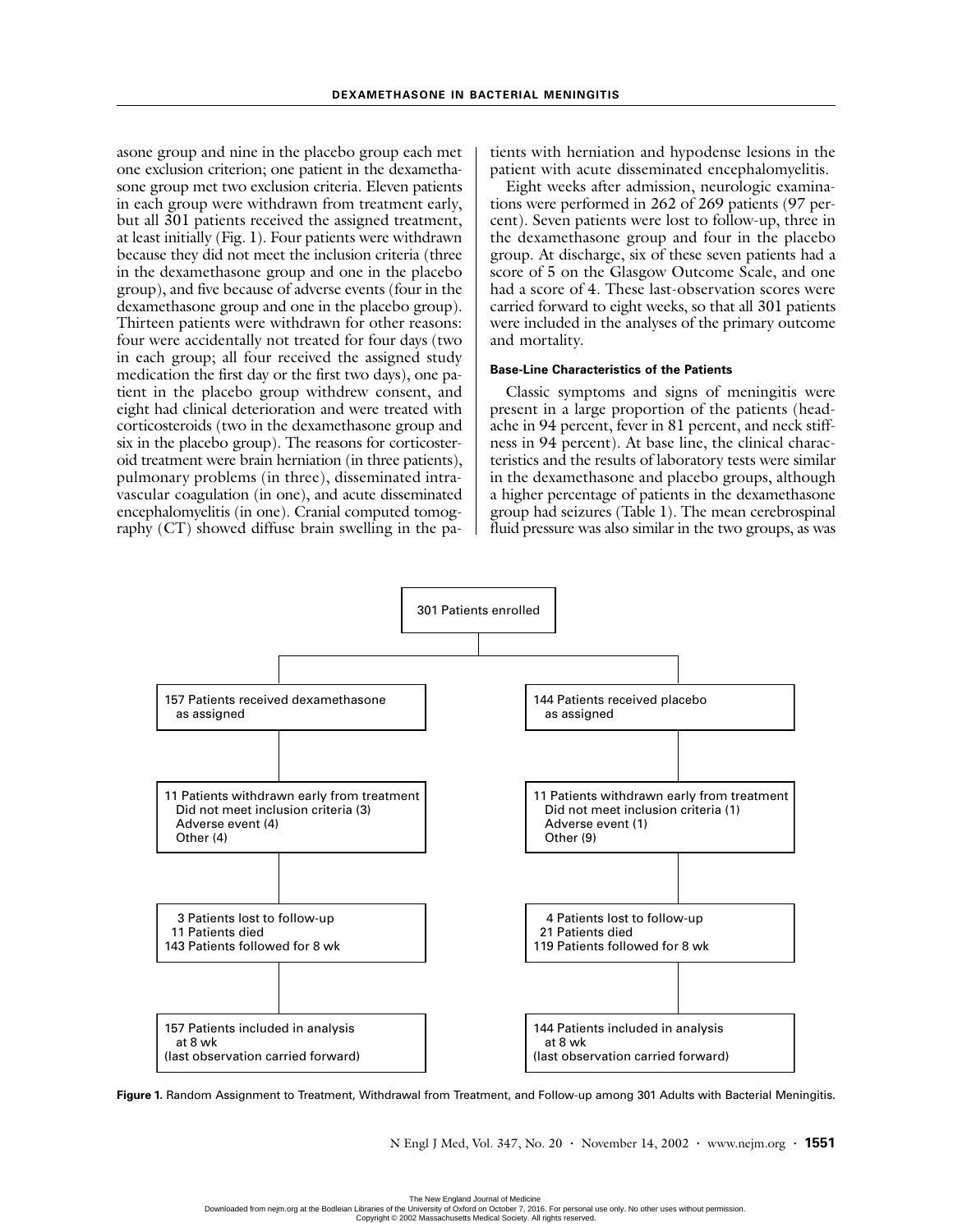| <b>CHARACTERISTIC</b>                                                                                                                                                                           | <b>DEXAMETHASONE GROUP</b><br>$(N = 157)$                                           | <b>PLACEBO GROUP</b><br>$(N = 144)$                                                |
|-------------------------------------------------------------------------------------------------------------------------------------------------------------------------------------------------|-------------------------------------------------------------------------------------|------------------------------------------------------------------------------------|
| $Age - yr$                                                                                                                                                                                      | $44 + 18$                                                                           | $46 \pm 20$                                                                        |
| Male sex — no. $(\%)$                                                                                                                                                                           | 89 (57)                                                                             | 80 (56)                                                                            |
| Basis for eligibility — no. $(\%)$<br>Bacteria in CSF on Gram's staining<br>No bacteria in CSF on Gram's staining but<br>CSF white-cell count $>1000$ per mm <sup>3</sup>                       | 116(74)<br>38(24)                                                                   | 99 (69)<br>42 (29)                                                                 |
| Cloudy CSF only                                                                                                                                                                                 | 3(2)                                                                                | 3(2)                                                                               |
| Duration of symptoms before admission — hr<br>Median<br>Range                                                                                                                                   | 24<br>$1 - 336$                                                                     | 24<br>$1 - 167$                                                                    |
| Seizures — no. $(\%)$                                                                                                                                                                           | 15(10)                                                                              | 7(5)                                                                               |
| Findings on admission<br>$CSF$ pressure $-$ cm of water†<br>Score on Glasgow Coma Scale‡<br>Median<br>Range<br>Score $\leq$ 8, indicating coma — no. $(\%)$                                     | $37 + 13$<br>12<br>$3 - 14$<br>25(16)                                               | $34 \pm 14$<br>12<br>$3 - 14$<br>23(16)                                            |
| Papilledema — no. $(\%)\$<br>Cranial-nerve palsy — no. $(\%)$<br>Hemiparesis — no. $(\%)$                                                                                                       | 6(7)<br>14(9)<br>10(6)                                                              | 9(10)<br>18(12)<br>12(8)                                                           |
| CSF culture — no. $(\%)$<br>Streptococcus pneumoniae<br>Neisseria meningitidis<br>Other bacteria<br>Negative bacterial culture                                                                  | 58 (37)<br>50(32)<br>12(8)<br>35(23)                                                | 50(35)<br>47 (33)<br>17(12)<br>30(21)                                              |
| Indexes of CSF inflammation<br>White-cell count $-$ per mm <sup>3</sup><br>Mean $\pm$ SD<br>Median<br>Range<br>Protein $-$ g/liter<br>Glucose - mg/dl <br>Positive blood culture — no. $(\%)^*$ | $8185 \pm 12,541$<br>3667<br>$7 - 123,000$<br>$4.3 \pm 3.0$<br>$27 + 31$<br>72 (53) | $7438 \pm 10,688$<br>3498<br>$3 - 76,000$<br>$4.7 \pm 3.2$<br>$27 + 29$<br>60 (47) |

**TABLE 1.** BASE-LINE CHARACTERISTICS OF THE STUDY POPULATION.\*

\*Plus–minus values are means ±SD. CSF denotes cerebrospinal fluid.

†CSF pressure was measured in 157 patients (81 in the dexamethasone group and 76 in the placebo group).

‡Scores on the Glasgow Coma Scale range from 3 to 14, with 14 indicating a normal level of consciousness (abnormal flexion was omitted from the scale).

§A total of 86 patients in the dexamethasone group and 89 in the placebo group were examined for papilledema.

¶CSF cultures were performed in 155 patients in the dexamethasone group and 144 in the placebo group. The category of other bacteria included various streptococcal species other than *S. pneumoniae* in 12 patients, *Listeria monocytogenes* in 6, *Haemophilus influenzae* in 4, *Staphylococcus aureus* in 3, *Escherichia coli* in 1, *Klebsiella pneumoniae* in 1, corynebacterium species in 1, and *Capnocytophaga canimorsus* in 1.

||To convert the values for glucose to millimoles per liter, multiply by 0.05551.

\*\*Blood culture was performed in 264 patients (136 in the dexamethasone group and 128 in the placebo group).

the proportion of patients in the two groups who had very high pressure (40 cm of water or higher). Gram's staining of cerebrospinal fluid specimens, performed in 290 patients, showed bacteria in 215 patients (74 percent). Cerebrospinal fluid culture yielded bacteria in 234 of 299 patients (78 percent). Forty-three of the 65 patients (66 percent) with negative cerebrospinal fluid cultures had at least one individual cerebrospinal fluid finding that was predictive of bacterial meningitis (a glucose level below 34 mg per deciliter [1.9 mmol per liter], a glucose ratio [the ratio of glucose in the cerebrospinal fluid to that in blood] below 0.23, a protein level above 220 mg per deciliter, a white-cell count above 2000 per cubic millimeter, or a neutrophil count above 1180 per cubic millimeter).16

## **Efficacy**

Eight weeks after enrollment, the percentage of patients with an unfavorable outcome was significantly smaller in the dexamethasone group than in the pla-

**1552 ·** N Engl J Med, Vol. 347, No. 20 **·** November 14, 2002 **·** www.nejm.org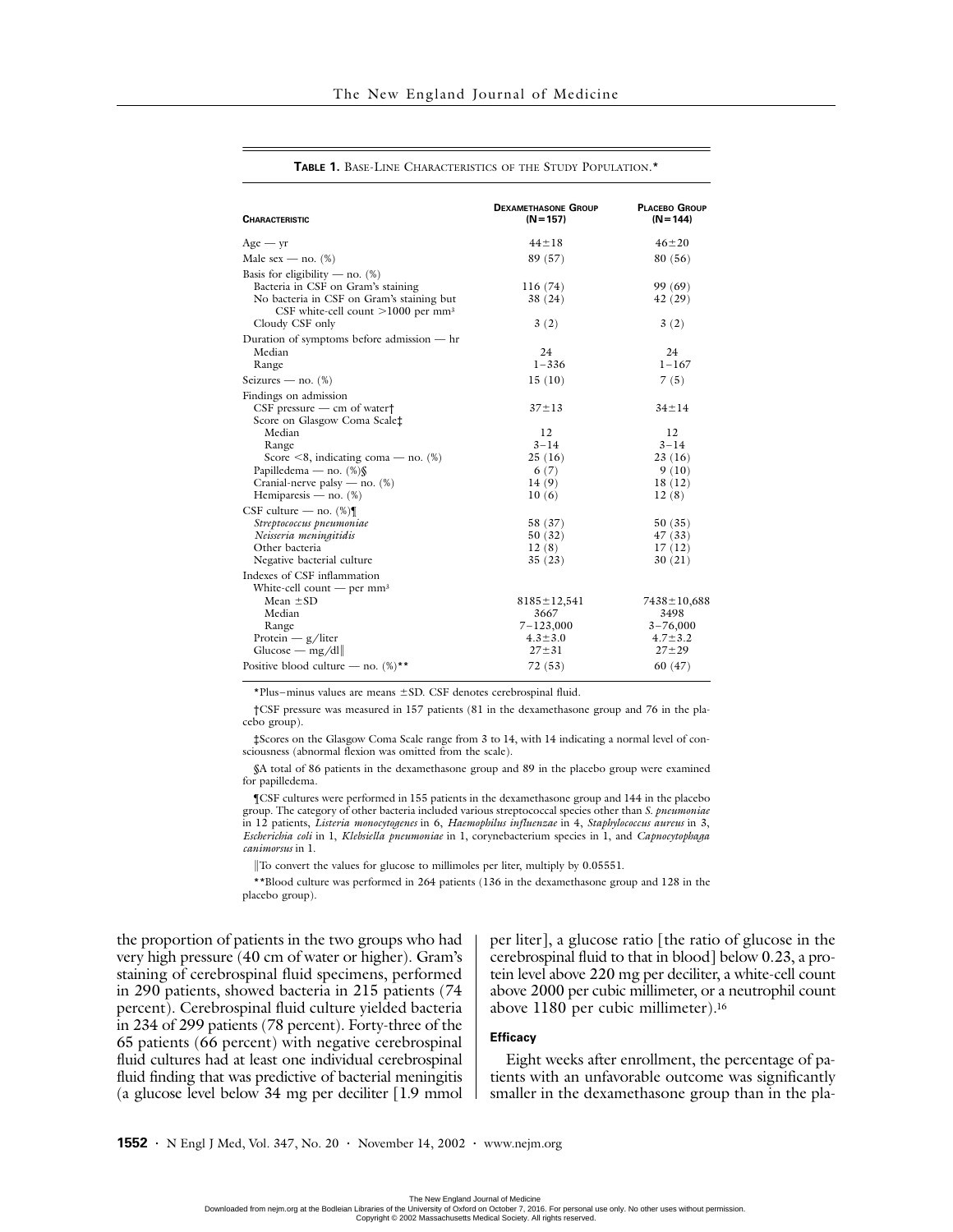cebo group (15 percent vs. 25 percent; relative risk, 0.59; 95 percent confidence interval, 0.37 to 0.94;  $P=$ 0.03) (Table 2); the absolute reduction in the risk of an unfavorable outcome was 10 percent. Predictors of an unfavorable outcome were coma on admission  $(P=0.002)$ , hypotension  $(P=0.03)$ , and meningitis due to *S. pneumoniae* ( $P=0.02$ ). The benefit of dexamethasone remained substantial in an analysis adjusted for other risk factors (adjusted odds ratio,  $0.45$ ; P= 0.02). Among the patients with pneumococcal meningitis, 26 percent in the dexamethasone group had an unfavorable outcome, as compared with 52 percent in the placebo group. Among the patients with meningitis due to *N. meningitidis,* however, adjuvant treatment with dexamethasone did not provide a significant benefit.

The proportion of patients who died was significantly smaller in the dexamethasone group than in the placebo group (7 percent vs. 15 percent; relative risk, 0.48; 95 percent confidence interval, 0.24 to  $0.96$ ;  $P=0.04$ ). Among the patients with pneumococcal meningitis, 14 percent of those who received dexamethasone and 34 percent of those who received placebo died. Adjuvant treatment with dexamethasone did not have a significant beneficial effect on neurologic sequelae, including hearing loss. During admission, audiologic examination was performed in 28 patients, 14 of whom had severe hearing loss (60 dB or more in one or both ears). At eight weeks, 27 patients had hearing loss. The distribution of scores on the Glasgow Outcome Scale is shown in Table 3. The lower mortality in the dexamethasone group did not result in an increased rate of severe neurologic sequelae in this group.

Table 4 shows the relative risk of an unfavorable outcome according to the severity of disease (as indicated by the score on the Glasgow Coma Scale on admission). Dexamethasone appeared to be most beneficial in patients with moderate or severe disease.

#### **Adverse Events**

Adverse events resulted in the early withdrawal of four patients in the dexamethasone group and one in the placebo group (Fig. 1). In the dexamethasone group, two patients were withdrawn because of severe hyperglycemia, one because of suspected stom-

**TABLE 2.** OUTCOMES EIGHT WEEKS AFTER ADMISSION, ACCORDING TO CULTURE RESULTS.\*

| <b>OUTCOME AND CULTURE RESULTS</b> | <b>DEXAMETHASONE</b><br><b>GROUP</b> | <b>PLACEBO</b><br><b>GROUP</b> | <b>RELATIVE RISK</b><br>(95% CI) t | P VALUE |
|------------------------------------|--------------------------------------|--------------------------------|------------------------------------|---------|
|                                    | no./total no. (%)                    |                                |                                    |         |
| Unfavorable outcome                |                                      |                                |                                    |         |
| All patients                       | 23/157(15)                           | 36/144(25)                     | $0.59(0.37-0.94)$                  | 0.03    |
| Streptococcus pneumoniae           | (26)<br>15/58                        | 26/50<br>(52)                  | $0.50(0.30-0.83)$                  | 0.006   |
| Neisseria meningitidis             | 4/50<br>(8)                          | 5/47<br>(11)                   | $0.75(0.21-2.63)$                  | 0.74    |
| Other bacteria                     | 2/12<br>(17)                         | 1/17<br>(6)                    | $2.83(0.29-27.8)$                  | 0.55    |
| Negative bacterial culture‡        | 2/37<br>(5)                          | 4/30<br>(13)                   | $0.41(0.08-2.06)$                  | 0.40    |
| Death                              |                                      |                                |                                    |         |
| All patients                       | 11/157(7)                            | 21/144(15)                     | $0.48(0.24-0.96)$                  | 0.04    |
| S. pneumoniae                      | 8/58<br>(14)                         | 17/50<br>(34)                  | $0.41(0.19-0.86)$                  | 0.02    |
| N. meningitidis                    | 2/50<br>(4)                          | 1/47<br>(2)                    | $1.88(0.76-20.1)$                  | 1.00    |
| Other bacteria                     | 1/12<br>(8)                          | 1/17<br>(6)                    | $1.42(0.10-20.5)$                  | 1.00    |
| Negative bacterial culture         | 0/37                                 | 2/30<br>(7)                    |                                    | 0.20    |
| Focal neurologic abnormalities     |                                      |                                |                                    |         |
| All patients                       | 18/143(13)                           | 24/119(20)                     | $0.62(0.36-1.09)$                  | 0.13    |
| S. pneumoniae                      | 11/49<br>(22)                        | 11/33<br>(33)                  | $0.67(0.33 - 1.37)$                | 0.32    |
| N. meningitidis                    | 3/46<br>(7)                          | (11)<br>5/44                   | $0.57(0.15-2.26)$                  | 0.48    |
| Other bacteria                     | 3/11<br>(27)                         | 3/16<br>(19)                   | $1.45(0.36 - 5.92)$                | 0.66    |
| Negative bacterial culture         | 1/37<br>(3)                          | 5/26<br>(19)                   | $0.14(0.02 - 1.13)$                | 0.07    |
| Hearing loss                       |                                      |                                |                                    |         |
| All patients                       | 13/143(9)                            | 14/119(12)                     | $0.77(0.38-1.58)$                  | 0.54    |
| S. pneumoniae                      | 7/49<br>(14)                         | 7/33<br>(21)                   | $0.67(0.25-1.69)$                  | 0.55    |
| N. meningitidis                    | 3/46<br>(7)                          | (11)<br>5/44                   | $0.57(0.15-2.26)$                  | 0.48    |
| Other bacteria                     | 2/11<br>(18)                         | (6)<br>1/16                    | $2.91(0.30-28.3)$                  | 0.55    |
| Negative bacterial culture         | 1/37<br>(3)                          | 1/26<br>(4)                    | $0.70(0.05 - 10.7)$                | 1.00    |

\*The analyses of unfavorable outcome and death included all patients and were performed with a last-observation-carried-forward procedure. The analyses of neurologic abnormalities and hearing loss included all surviving patients who underwent neurologic examination at eight weeks.

†CI denotes confidence interval.

‡Included in this category are two patients in whom cerebrospinal fluid culture was not performed.

N Engl J Med, Vol. 347, No. 20 **·** November 14, 2002 **·** www.nejm.org **· 1553**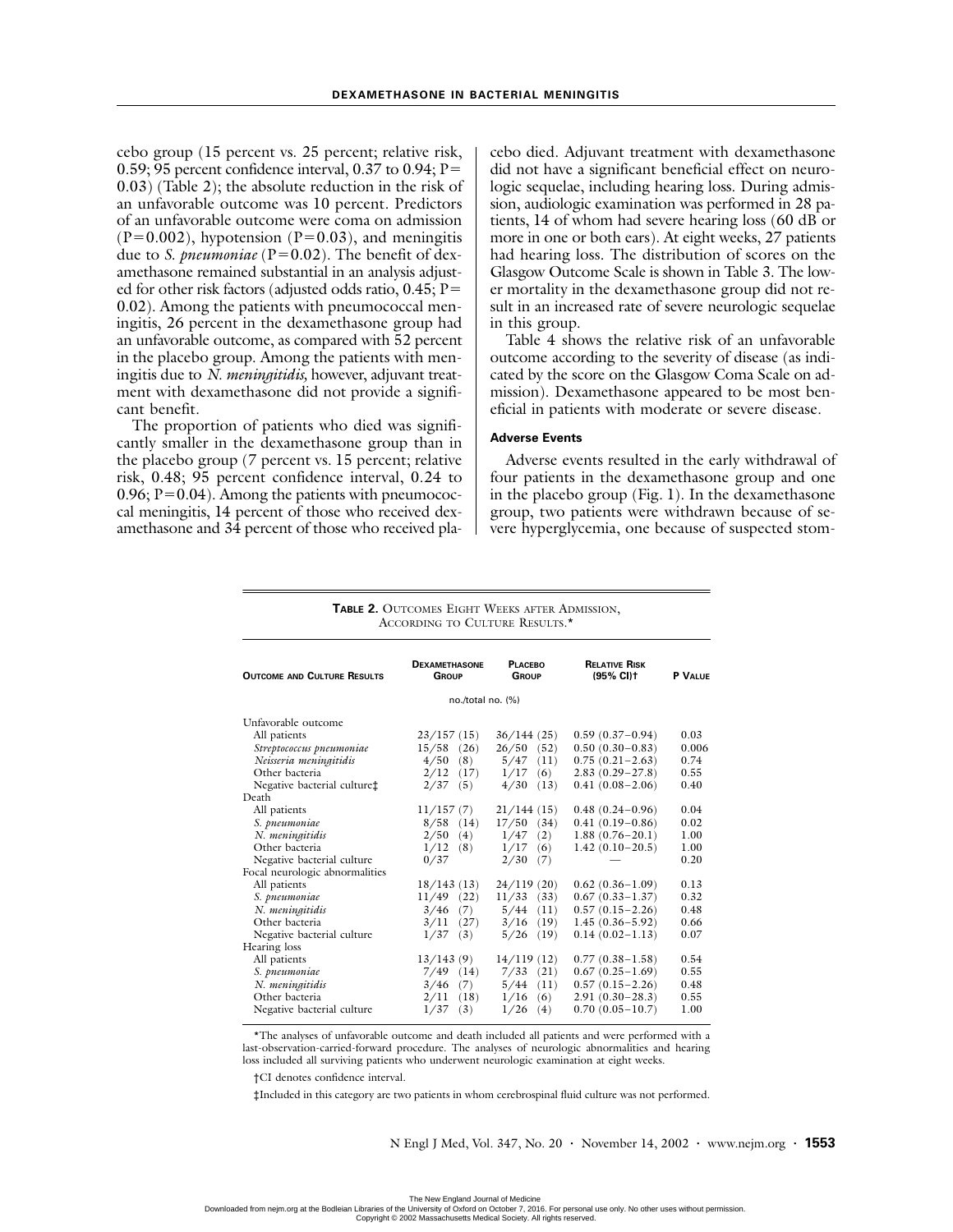| <b>TABLE 3. DISTRIBUTION OF SCORES ON THE GLASGOW OUTCOME</b> |  |
|---------------------------------------------------------------|--|
| <b>SCALE AT EIGHT WEEKS.</b>                                  |  |

| <b>SCORE</b>              | <b>DEXAMETHASONE GROUP</b><br>$(N = 157)$ | <b>PLACEBO GROUP</b><br>$(N = 144)$ |  |  |
|---------------------------|-------------------------------------------|-------------------------------------|--|--|
|                           | no. of patients (%)                       |                                     |  |  |
| $1$ (death)               | 11(7)                                     | 21(15)                              |  |  |
| 2 (vegetative state)      | 0                                         | 0                                   |  |  |
| 3 (severe disability)     | 4(3)                                      | 3(2)                                |  |  |
| 4 (moderate disability)   | 8(5)                                      | 12(8)                               |  |  |
| 5 (mild or no disability) | 134 (85)                                  | 108(75)                             |  |  |

ach perforation (which was not the case), and one because of agitation and flushing. One patient in the placebo group was withdrawn because of suspected cerebral abscess. Overall, treatment with dexamethasone did not result in an increased risk of adverse events (Table 5). In one patient in the dexamethasone group, gastrointestinal bleeding was complicated by stomach perforation, which required surgery.

#### **Clinical Course**

Impairment of consciousness was significantly less likely to develop in the patients who received dexamethasone than in those who received placebo (18 of 157 patients [11 percent] vs. 36 of 144 [25 percent],  $P=0.002$ ). The patients in the dexamethasone group were also significantly less likely to have seizures  $(8 [5 percent] vs. 17 [12 percent], P=0.04)$  and cardiorespiratory failure (16 [10 percent] vs. 29 [20 percent],  $P=0.02$ ).

#### **Antibiotic Treatment and Susceptibility Testing**

The most frequently prescribed initial antibiotics were amoxicillin and penicillin (in 77 percent of the patients), third-generation cephalosporin (in 8 percent), and penicillin or amoxicillin combined with a cephalosporin (in 8 percent). The Reference Laboratory for Bacterial Meningitis received cerebrospinal fluid isolates from 78 of 108 patients with *S. pneumoniae* meningitis (72 percent); all the isolates were susceptible to penicillin (minimal inhibitory concentration, less than 0.1  $\mu$ g per milliliter). Isolates from 80 of the 97 patients with meningococcal meningitis (82 percent) were tested by the reference laboratory; only 1 showed intermediate resistance to penicillin (minimal inhibitory concentration, between 0.1 and 1.0  $\mu$ g per milliliter). The initial antibiotic regimen provided adequate microbiologic coverage in 116 of the 120 patients (97 percent) with positive cerebrospinal fluid cultures in the dexamethasone group and in 112 of the 114 (98 percent) in the placebo group.

## **DISCUSSION**

The results of our controlled prospective trial show that early treatment with dexamethasone improves the outcome in adults with acute bacterial meningitis. Adjunctive treatment with dexamethasone reduced the risks of both an unfavorable outcome and death. Dexamethasone did not have a beneficial effect on neurologic sequelae, including hearing loss. However, neurologic sequelae were seen predominantly in the most severely ill patients, and the proportion of severely ill patients who survived to be tested was larger in the dexamethasone group than in the placebo group.

The beneficial effect of dexamethasone was most

**TABLE 4.** UNFAVORABLE OUTCOME AT EIGHT WEEKS ACCORDING TO THE SCORE ON THE GLASGOW COMA SCALE ON ADMISSION.\*

| <b>COMA SCORE AND CULTURE</b><br><b>RESULTS</b> | <b>DEXAMETHASONE</b> | <b>PLACEBO</b> | <b>RELATIVE RISK (95% CI)</b> | P<br><b>VALUE</b> |
|-------------------------------------------------|----------------------|----------------|-------------------------------|-------------------|
|                                                 | no./total no. (%)    |                |                               |                   |
| Score of $12$ to $14$                           |                      |                |                               |                   |
| All patients                                    | 8/80(10)             | 8/80(10)       | $1.00(0.40-2.53)$             | 1.00              |
| Streptococcus pneumoniae                        | 1/15(7)              | 2/11(18)       | $0.37(0.04-3.55)$             | 0.56              |
| Neisseria meningitidis                          | 3/27(11)             | 4/34(12)       | $0.94(0.23 - 3.87)$           | 1.00              |
| Score of 8 to 11                                |                      |                |                               |                   |
| All patients                                    | 7/52(13)             | 14/41(34)      | $0.39(0.18-0.89)$             | 0.03              |
| S. pneumoniae                                   | 6/27(22)             | 12/23(52)      | $0.43(0.19-0.95)$             | 0.04              |
| N. meningitidis                                 | 1/17(6)              | 0/9<br>(0)     |                               | 1.00              |
| Score of 3 to 7                                 |                      |                |                               |                   |
| All patients                                    | 8/25(32)             | 14/23(61)      | $0.53(0.27-1.02)$             | 0.08              |
| S. pneumoniae                                   | 8/16(50)             | 12/16(75)      | $0.67(0.38 - 1.17)$           | 0.27              |
| N. meningitidis                                 | 0/6                  | 1/4<br>(25)    |                               | 0.40              |

\*Higher scores indicate a better level of consciousness. CI denotes confidence interval.

**1554 ·** N Engl J Med, Vol. 347, No. 20 **·** November 14, 2002 **·** www.nejm.org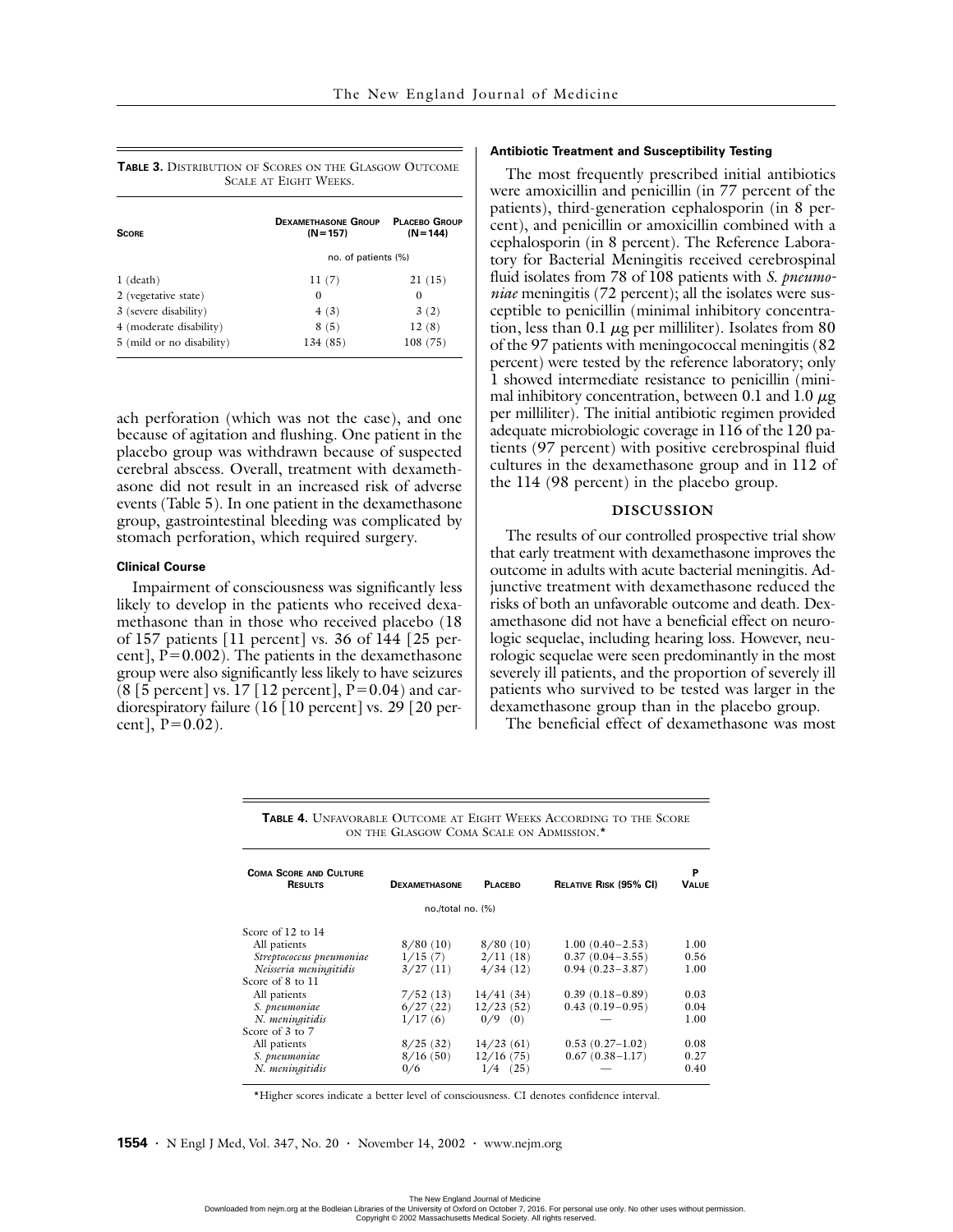| <b>TABLE 5. ADVERSE EVENTS.</b>                                                |                                                     |                                     |                      |
|--------------------------------------------------------------------------------|-----------------------------------------------------|-------------------------------------|----------------------|
| <b>EVENT</b>                                                                   | <b>DEXAMETHASONE</b><br><b>GROUP</b><br>$(N = 157)$ | <b>PLACEBO GROUP</b><br>$(N = 144)$ | Р<br><b>VALUE</b>    |
|                                                                                | no. (%)                                             |                                     |                      |
| Gastrointestinal bleeding<br>Blood transfusion required<br>Stomach perforation | 2(1)<br>2(1)<br>1(1)                                | 5(3)<br>4(3)<br>$\Omega$            | 0.27<br>0.43<br>1.00 |
| Hyperglycemia                                                                  | 50(32)                                              | 37(26)                              | 0.24                 |
| Herpes zoster                                                                  | 6(4)                                                | 4(3)                                | 0.75                 |
| Fungal infection                                                               | 8(5)                                                | 4(3)                                | 0.38                 |

apparent in the patients with pneumococcal meningitis. However, a beneficial effect in the patients with meningococcal meningitis cannot be ruled out, since the number of patients in this subgroup was small. Therefore, we recommend dexamethasone treatment for all patients with acute bacterial meningitis.

The possibility of selection bias was a matter of concern in the study. To control for selection bias, we compared the base-line characteristics of patients enrolled in the study with prospective data from our nationwide cohort of 634 adults with acute bacterial meningitis. Patients in that cohort, for whom data were collected in the period from 1998 to 2002, were not included in the present study. There were no significant differences between the two groups with respect to the score on the Glasgow Coma Scale on admission. Furthermore, mortality rates among patients in the placebo group in this study and the nationwide cohort were similar. Therefore, we conclude that selection bias did not confound the results.

A delay in initiating antibiotic therapy was also a matter of concern. Informed-consent procedures can delay the initiation of antimicrobial therapy, which may lead to a poor outcome.17 In addition, cranial CT should be performed before lumbar puncture in order to rule out brain shift in patients with coma, papilledema, or hemiparesis in whom meningitis is suspected. Lumbar puncture increases the risk of brain herniation if an intracranial mass is present.<sup>18,19</sup> In this setting, empirical antibiotic therapy should be started before cranial CT is performed.18,19 In our study, treatment may have been delayed in patients who underwent cranial CT before lumbar puncture, because the study medication was administered before or with the first dose of antibiotics and the inclusion of patients in the study depended on the presence of cerebrospinal fluid abnormalities. Since early therapy reduces morbidity and mortality,<sup>17</sup> treatment with dexamethasone and antibiotics should be initiated before lum-

bar puncture in all patients with suspected meningitis who must undergo cranial CT first.

Two important issues are the duration and timing of dexamethasone therapy. Although data suggest that two-day and four-day regimens are equally effective,<sup>20,21</sup> the four-day regimen has been used in most clinical trials involving children with bacterial meningitis.6 Dexamethasone has been shown to have a beneficial effect in children with pneumococcal meningitis only if it is given before or with the first dose of antibiotics.6 In our study, we used the four-day regimen and also started it early. Therefore, a four-day regimen is recommended, with dexamethasone therapy started before or with the first dose of antibiotics.

Most patients initially received monotherapy with amoxicillin. In the first half of the study, amoxicillin was standard treatment in all patients. Rates of antibiotic resistance among meningococcal and pneumococcal isolates were very low. Similar rates were found in nationwide studies in the Netherlands.10,11 In a prospective audit of empirical therapy in adults with bacterial meningitis in the Netherlands, monotherapy with amoxicillin or penicillin appeared to be prescribed most frequently.11 Although dexamethasone is not associated with adverse events, concern has been expressed that because the drug reduces blood–brain permeability, it may impede the penetration of vancomycin into the subarachnoid space.9,22 With the worldwide increase in the prevalence of penicillin-resistant pneumococci, combination therapy that includes vancomycin has become more important.8 In children with bacterial meningitis, treatment with dexamethasone did not reduce vancomycin levels in cerebrospinal fluid.23 However, treatment failures have been reported in adults who received standard doses of vancomycin and adjunctive dexamethasone.24 Therefore, patients with pneumococcal meningitis who are treated with vancomycin and dexamethasone should be carefully observed throughout therapy.

Cognitive impairment occurs frequently in adults who survive bacterial meningitis.25 Because corticosteroids may potentiate ischemic injury to neurons, it is important to know whether dexamethasone prevents death but worsens cerebral cortical functioning.26 Although in our study the reduction in mortality among the patients treated with dexamethasone did not result in an increased rate of neurologic sequelae, a cognitive evaluation of adults treated with dexamethasone and those treated without it is needed.

The results of our study show that adjunctive dexamethasone therapy improves the outcome in adults with acute bacterial meningitis. Dexamethasone (10 mg every six hours for four days) should be given to all such adults, and the regimen should be initiated before or with the first dose of antibiotics. This treatment does not increase the risk of gastrointestinal bleeding.